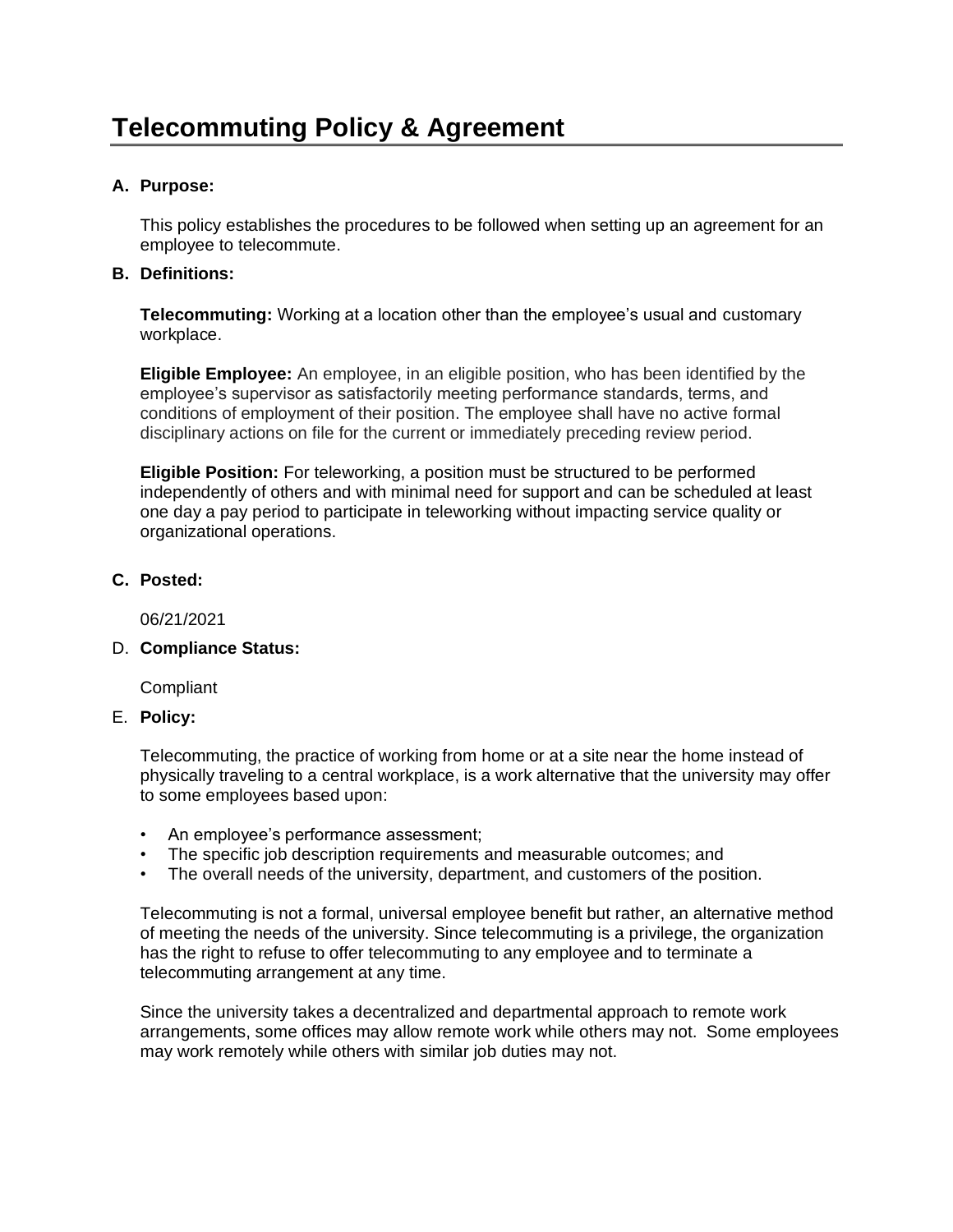Generally, employees will not be allowed to telecommute until they have successfully completed six (6) months of employment and have demonstrated superior performance and customer service, as well as outstanding quality in their completed work assignments.

University employees are not required to telecommute, and may refuse to telecommute if the option is made available to them. Employees granted the privilege to telecommute have the right to cease telecommuting and return to their former in-office work assignment through a mutual agreement with their immediate supervisor and division vice president.

# **F. Specific Requirements to Telecommute:**

Eligibility to telecommute is conditional upon agreement from the employee that he or she will be able to establish a proper working environment and have the skills necessary to perform their tasks assigned independently. Some important items to consider include:

- The position must be eligible for telecommuting. For teleworking, the position must be structured to be performed independently of others and with minimal need for support and can be scheduled at least one day a pay period to participate in teleworking without impacting service quality or organizational operations.
- Employees interested in Telecommuting must complete the Clayton State Telecommuting Agreement form.
- Telecommuting is not to be used as a substitute for childcare or other personal responsibilities. It is important to ensure that dependent care obligations or other family obligations do not interfere with work.
- It is expected that employees who work remotely will devote all of their effort to university business while working at the alternative workplace. Disruptions such as personal visitors during work hours are not acceptable, and personal telephone calls should be kept to a minimum. Employees will adhere to all Clayton State's policies and standards while telecommuting.
- Telecommuting is not to be used as a substitute for annual leave or sick leave. The supervisor or designee will need to approve annual and sick leave in advance when being taken during times scheduled to work at home.
- All remote non-exempt employees are required to obtain their supervisor's approval prior to working overtime.
- The supervisor must approve any changes to the employee's work schedule in advance.
- University equipment and files will be required to be returned to the university if work from home is terminated by either the employee or the university.

# **The employee:**

- Must have the ability to perform all essential functions of the position from the Remote Workplace.
- Must have the ability to provide an appropriate work environment at home, which meets university standards such as setting up an ergonomically correct workstation. Documentation of workspace may be requested.
- Must possess productive and organized work habits.
- Must have both strong verbal and written communication skills.
- Must be able to adhere to assigned work hours.
- Must comply fully with the university's attendance and time recording procedures and will accurately report and record all working hours.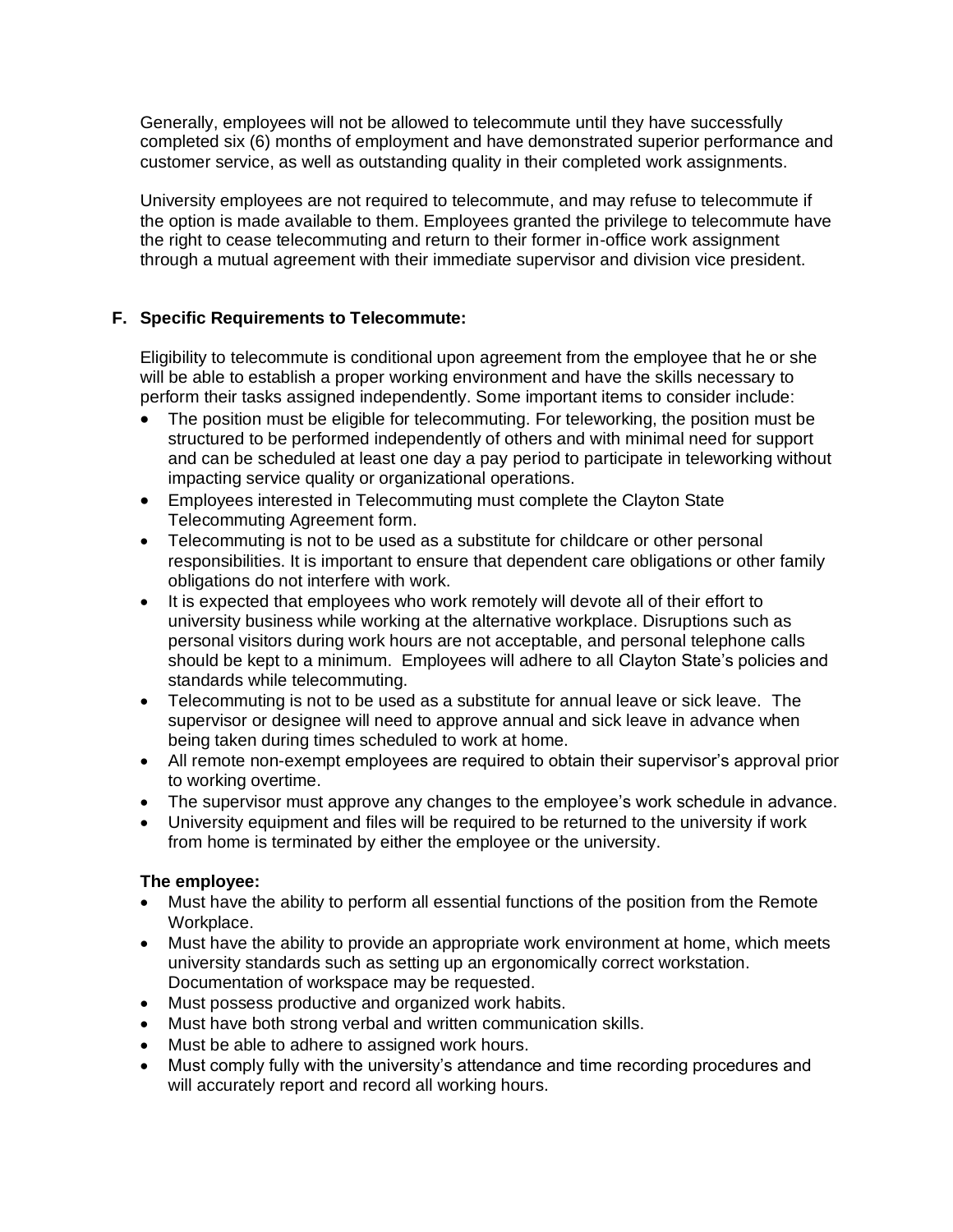- Must maintain a performance appraisal of at least "Satisfactory" or "Effective" and have no active formal disciplinary actions on file for the current or immediately preceding review period.
- Must be reliable, maintain confidentiality and work well independently.
- Must adhere to all university policies, procedures, and guidelines.
- Must attend mandatory and other requested meetings on campus, including training sessions, workshops, etc.
- Must possess independent problem-solving abilities.
- Must maintain an appropriate level of professional demeanor/attire and represent the university with respect and dignity.

## **Supervisor Responsibilities:**

- The supervisor must advise employee of final determination (approval or denial) of the telecommuting request.
- The supervisor will decide tasks to be assigned to the employee. Work assignments for the Remote Workplace will be handled in the same manner as they are for the Central Workplace.
- The supervisor will be responsible for assigning specific work hours to each employee working remotely. The number of working hours will be monitored regularly.
- Work hours determined by the supervisor will be communicated to team members, clients, and coworkers.
- The supervisor will be tasked to clearly define performance requirements and standards that are measurable and results oriented.
- The supervisor will regularly monitor and communicate regarding the employee's performance in accordance with departmental and university policy.
- If an employee's behavior or performance is not satisfactory, the supervisor has the right to terminate the program and/or recommend disciplinary actions as appropriate in accordance with university policy.

## **Security and Access to Information**

The employee that is telecommuting is responsible for maintaining confidentiality and security at the alternate workplace, as he or she would at the primary work place. The employee must protect the security and integrity of data, information, paper files, and access to institutional computer systems. All institutional policies on Information Technology and Internet and technology use apply to telecommuting, as they would in the primary work place.

## **Workplace and Worksite Inspection**

The employee must ensure that the home office is a separate space set aside to allow the employee to work efficiently. The university reserves the right to visit the employee's home to ensure that the designated work location meets safety, ventilation and ergonomic standards. Such visits will not be scheduled without giving the employee a 24-hour prior notice and will be conducted during normal business hours. The university does not pay for costs associated with working at home, such as electrical, heating, A/C, etc.

## **Remote Work Equipment**

The university may provide equipment such as computers, laptops, tablets, printers, communication devices, and software needed to perform the employees' work assignments. The equipment must be protected against damage and unauthorized use. Equipment must be used for official CSU business, be managed and supported by university ITS, and its use